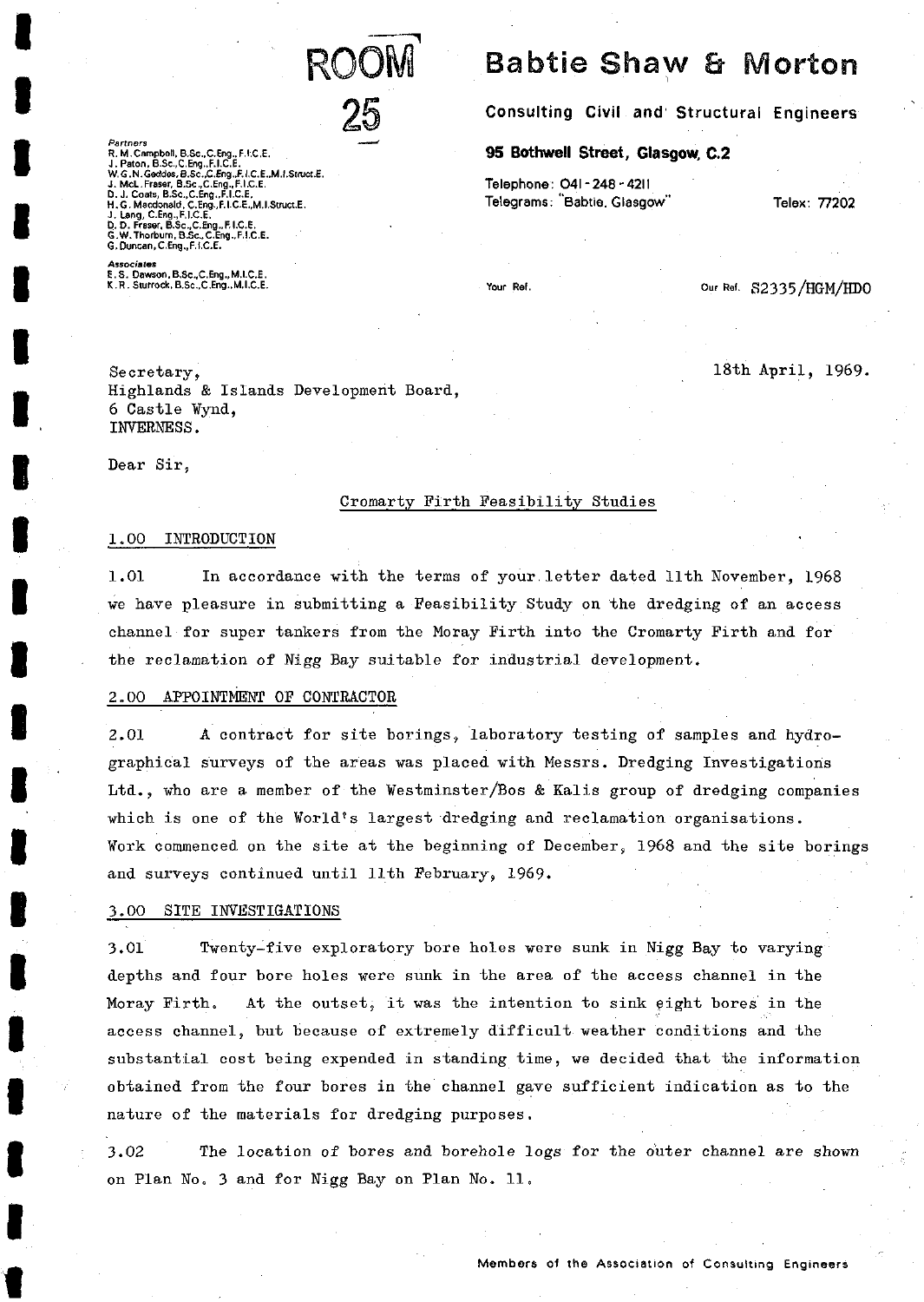# 4.00 ENTRANCE CHANNEL

4.01 The information obtained from the four bore holes sunk in the approach area indicates that there should be no difficulty in dredging in the materials encountered an entrance channel suitable for 200,000 ton tankers entering the Cromarty Firth. A vessel of this tonnage would have a draught of 58 to 62 feet and it would be advisable to provide about 70 feet depth of water. 4.02 If it is required to navigate laden 200,000 ton vessels into the Cromarty Firth at any state of the tide and in any weather conditions then a channel dredged to a minimum depth of -70.0 below Chart Datum should be provided. At lowest astronomical tides this would give a depth of water in the channel of about 68 feet and for a vessel of 62 feet draught a clearance between the channel bed and the bottom of the ship of 6 feet. At Low Water Ordinary Spring Tides the clearance would be just over 7 feet. It is considered that 6 feet should be the absolute minimum clearance allowed for such large vessels. Any clearance provided must allow for one or a combination of the following conditions: -

- a) Rolling and pitching of the vessel including any deflection of the hull in a seaway.
- b) Out of trim or listing.
- c) Squat of a vessel in a confined channel.
- d) Possible siltation of the channel.

Referring to a) above it should be noted that the maximum wave height observed by the Coxswain of the Cromarty Lifeboat outside the Sutors, was 15 feet in the vicinity of the Cromarty Bank with lengths of waves between 200 and 250 feet.

If it is acceptable to the operating companies concerned that vessels would only enter the Firth during high water periods on all days in the year then a channel of a lesser depth could be provided. Assuming that the lowest predicted High Vater Neap Tide in a year is +10.0 above Chart Datum and a minimum depth of 70 feet of water is provided in the channel then the channel could be dredged to a depth of -60.0 below Chart Datum.

4.03 If the channel is to be dredged sufficiently to allow access to the Cromarty Firth at all stages of the tide, the quantity of material which would require to be dredged would be  $5\frac{1}{2}$  - 6 million cubic yards, but if access was restricted to times of High Water only, the quantity of material to be dredged would be reduced to about  $1\frac{1}{4}$  million cubic yards.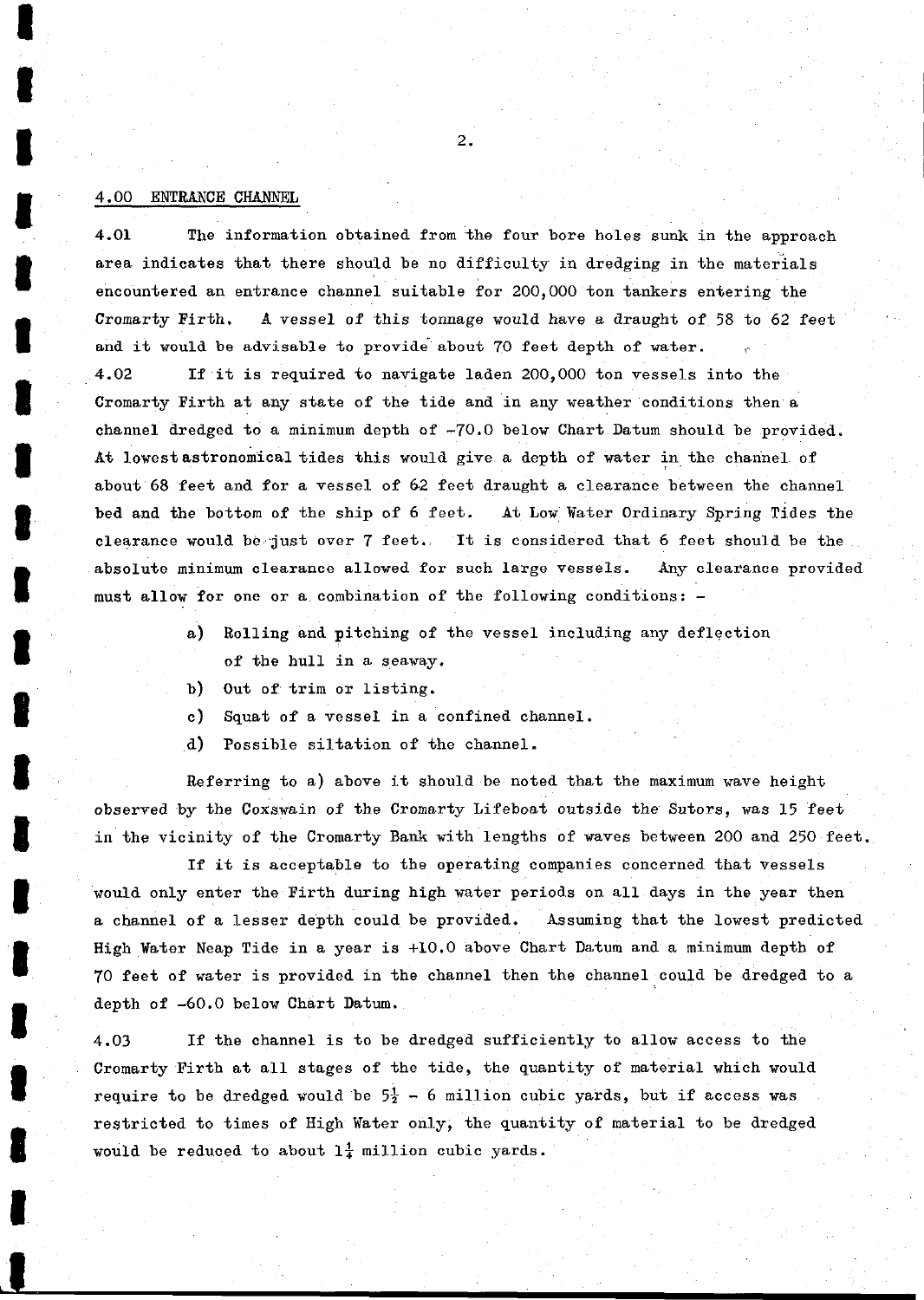4.04 Assuming that the material would be re-used for reclamation of Nigg Bay it would be necessary to transport the material in the dredger hopper and deposit it at a point in Nigg Bay suitable for redredging and pumping to the area to be reclaimed. The cost of dredging the material from the channel and dumped only in Nigg Bay would be  $2/6d$ , per cubic yard for larger quantities, and 2/8d. per cubic yard for the smaller quantities, giving total costs of approximately £700,000 and £170,000 respectively. The cost of redredging and pumping the material to the area to be reclaimed, is referred to later in this report. The time required to dredge the channel for the Low Spring Tide conditions would be  $30 - 35$  weeks and for the lowest High Water Neap Tide conditions about 10 weeks.

4.05 The type of dredger normally employed for dredging in deep and exposed waters would be a trailer suction dredger which normally cannot pump the material for reclamation, hence the need to redredge and pump.

4.06 The location of the channel as surveyed is shown on Plan No. 2 and was chosen on the basis of being the line which would give a channel requiring the minimum amount of capital dredging. It is suggested that the outer end of the line can be moved slightly northward to give a better approach line to Nigg Point without appreciably increasing the quantity to be dredged.

4.07 The velocity and direction of spring tides at the entrance to the Cromarty Firth are shown on Plan No. 1. The directions at position C indicate that they would set across the channel in any location in an arc between bearings of  $270^0$  and 300<sup>0</sup> at the entrance to the Cromarty Firth, but with lesser effect in the northern sector. The channel.width of 750 feet which has been assumed allows for any slight "crabbing" of a 200,000 ton vessel, in its passage inward or outward, due to tides of up to 2 knots setting at right angles to the line of the channel.

4.08 All vessels leaving the inner end of the channel on an inward passage, in any alignment of the channel chosen will have to contend with the flood tide of 1.6 kn. springs setting across the Cromarty Bank. It is considered preferable, therefore, that vessels should make any turns necessary in the open sea, where there is the least effect of current, rather than in a location where there is a stronger current and closer to the berthing jetty.

4.09 Before a final alignment of the channel is determined it will be necessary to carry out a float and current meter survey of the area.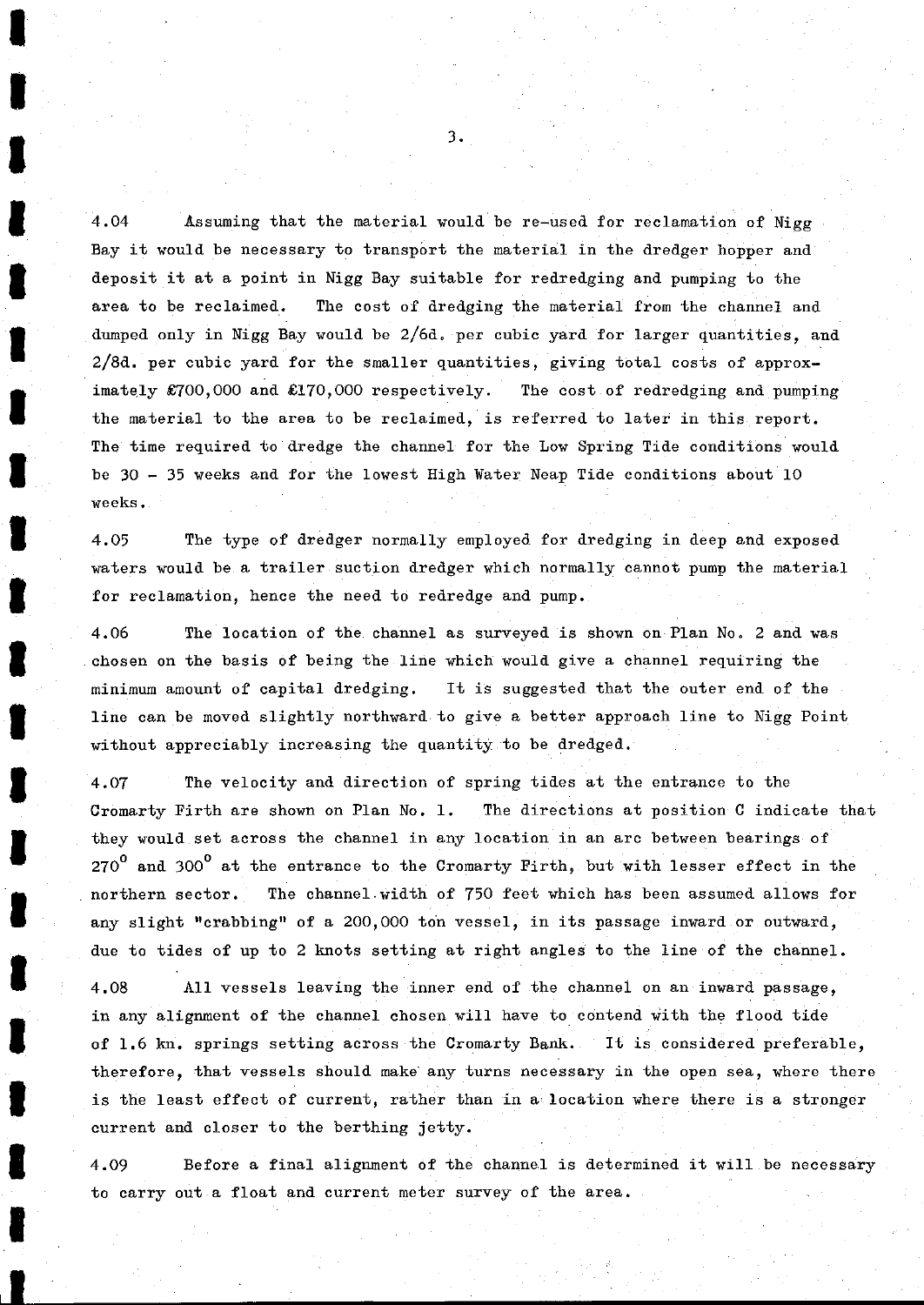4.10 There is some evidence of littoral drift from the north as indicated by the sand dunes at Nigg Point, and in comparing earlier Admiralty hydrographic surveys with recent charts there is also evidence of accretion in the vicinity of the Cromarty Bank. Therefore it would appear to be advisable to keep the inner end of the channel clear of the Cromarty Bank to reduce to a minimum practicable siltation in the channel from this source. Before any works are carried out on dredging a channel, its effect on the possible movement of the sea bed material should be investigated.

## 3.00 RECLAMATION OF NIGG BAY

### **Strata**

5.01 The borings in Nigg Bay have disclosed fine to medium and coarse sands, medium to coarse gravel with cobbles and substantial quantities of organic silt. Location of the surface material is shown on the attached Plan No. 4. Rock was encountered on the east and west sides of the Bay at depths of from 9 feet to 14 feet below the sea bed. The rock, however, dips from both sides towards the centre and the borings were stopped in the gravels or boulders. The silt which is in layers 8 feet to 13 feet deep lies within a few feet of the surface of the Bay extending from the western shore eastwards to the Big Audle and from the edge of the deep water channel northwards to the shore at Barbaraville, Kilmuir and Tarbat. The silt swings into the head of the Bay but in this area it is overlain by sands extending to 20 feet thickness.

# Suitability of Materials for Reclamation

5.02 The organic silt which is extremely soft is totally unsuitable as dredged material for reclamation but the sands lying in the deeper water near the channel and at the eastern side of the Bay and also the sand overlying the silt at the head of the Bay are suitable for dredging and reclamation works by a pumped suction dredging and reclamation system. However, the sand areas on the east side and at the head of the Bay are areas which would be most suitable for industrial development after reclamation by sand pumping because it would be possible to proceed with construction immediately, and only the heaviest structures would require piled foundations. In the area of the head of the Bay where 20 feet of sand overlies the silt, the silt will have been partially consolidated by the weight of the overburden of sand, and therefore the additional loading on the silt imposed by the reclaimed material to bring the level up to requirements, would cause less settlement than in the other areas of the Bay where the silt lies near the surface.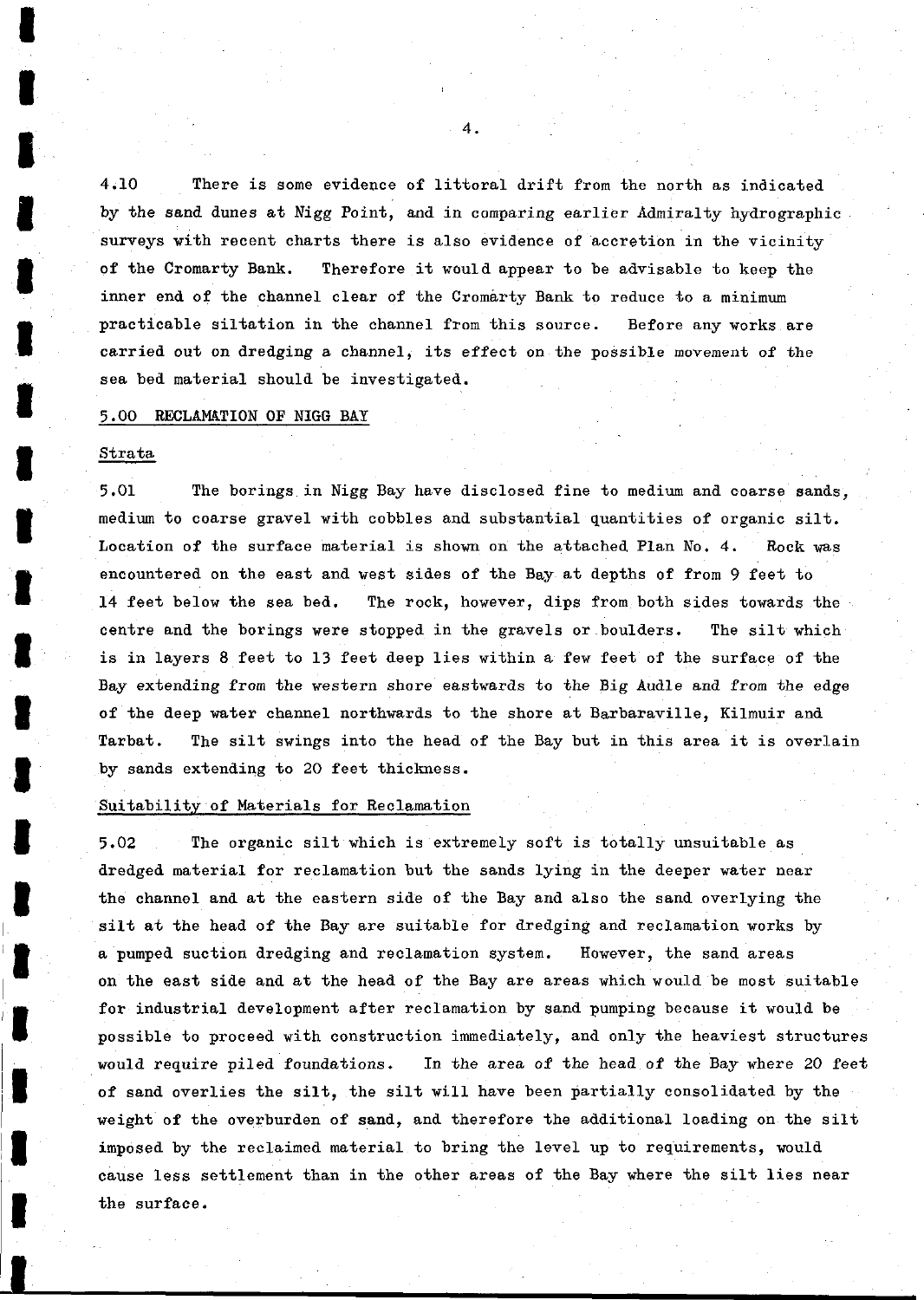5.03 In these other areas of the Bay where silt lies only a few feet below the surface, and extends from 8 feet to 13 feet in depth, progressive consolidation of the silt would occur when the surface is surcharged by the reclaimed material. This consolidation would extend over 8 to 10 years and could amount to between 35 and 40 inches in the deep layers of silt material and from 25 to 30 inches in the shallower layers. In such a soft material part of the consolidation and settlement would occur early when the build up of sand has been completed thereafter the consolidation would be at a slower rate and continue for several years. The laboratory tests of the silt indicate that this material will fail in shear under the loading of approximately 4 feet of filling. Such a shear failure may create problems during reclamation due to the displacement of the soft material.

5.04 In the areas where the silt is present it would be necessary for all structures to have piled foundations except for very light and isolated structures where uniform settlement over a period would not be detrimental.

5.05 The general effect would be that the structures on the piled foundations would remain static but the surrounding areas would gradually become depressed. Therefore, it would be necessary to give consideration to this in the early stages by laying out the industrial development in such a way that changes in the relative levels of the surrounding ground and the floors of industrial buildings and structures could be overcome by ramp accesses modified from time to time. Roads and railways would require reinstatement periodically.

## 6.00 PROPOSALS FOR RECLAMATION

## SCHEME<sup>'</sup> I

6.01 As mentioned previously, the area on the east side of the Bay would be the best area to reclaim for industrial development because of the sand and gravel formation where no settlement would occur and only the heaviest of structures would require piled foundations. An area reclaimed in this locality also has the advantage of being linked with the relatively level ground on the Nigg Peninsula. The proposed area is shown as Area 1 on Plan No. 5 attached, and is divided into two zones, Zone 1A being an area where there is no silt present and Zone IB, where there is silt lying below deep sands but where some consolidation of the silt has already occurred. Structures in Zone IB would require piled foundations and although settlement of the ground surface would occur, it should be much less than in other areas of the Bay where there is silt at shallow depths.

6.02 The Arabella Canal would be diverted in an excavated channel around the head of the Bay to link with the Balnagowan River which would require only minor modifications at the mouth to divert the flow alongside the reclaimed area. 6.03 Area 1 extends to 1650 acres divided into Zone 1A of 910 acres of good construction land and Zone IB of 740 acres, where some consolidation would occur and where structures would require piled foundations. The southern portion of Zone 1A which extends to approximately 600 acres could be reclaimed as a first stage,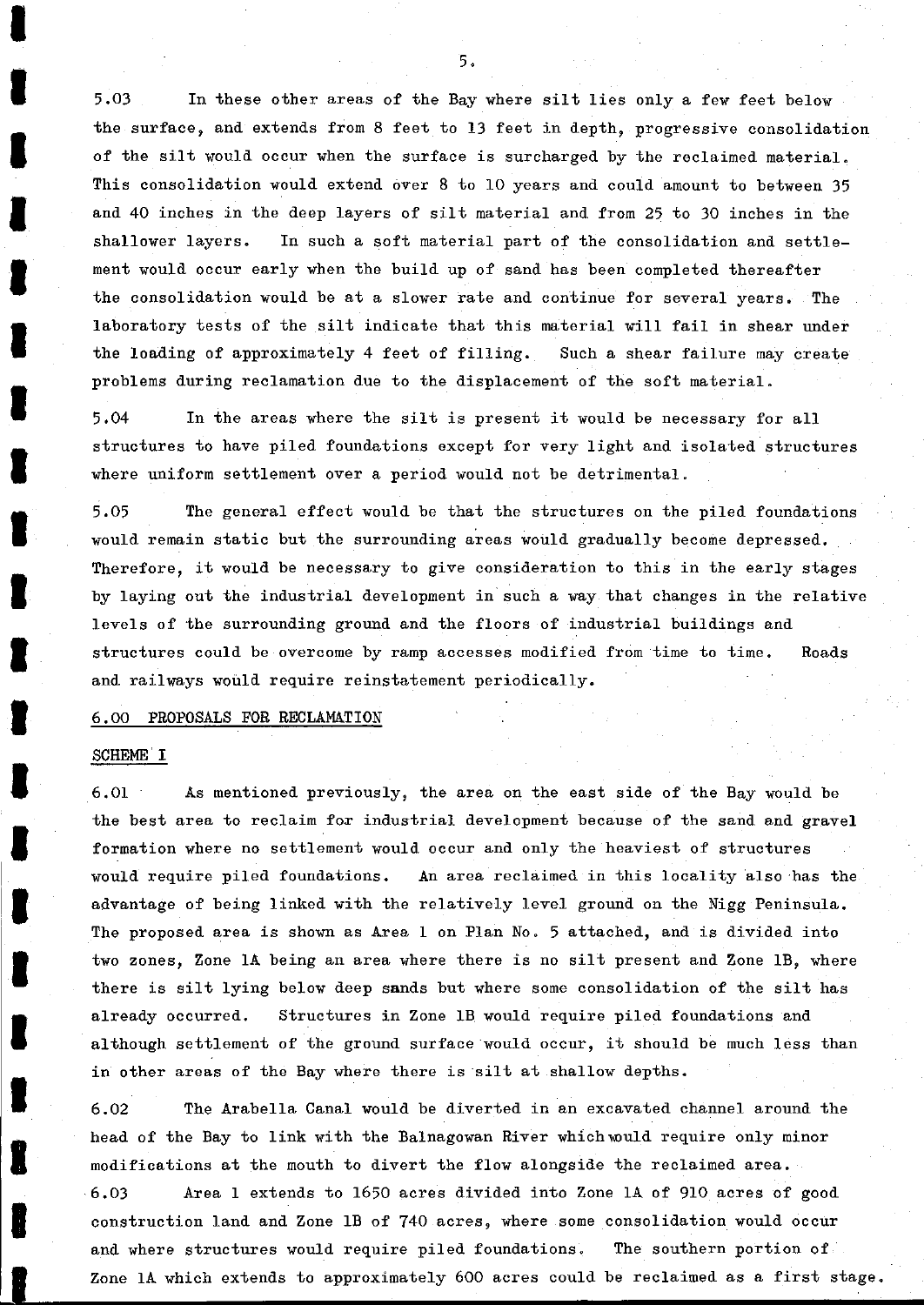#### Material for Reclamation

6.04 The total material required for the reclamation of Area 1 is about 35 million cubic yards and the only suitable material available in the Nigg Bay locality is a deep deposit of sand at the mouth of the Big Audle and thinner layers on the northern side of the deep water channel. The estimated quantity of this material is 16 million cubic yards, consequently, it would be necessary to obtain a further 19 million cubic yards of suitable sand from another source. This can be found outside the Cromarty Firth in considerable quantities and if the access channel is dredged to the deep level,  $5\frac{1}{2}$  to 6 million cubic yards would be available for repumping to reclaim Area 1, the balance being obtained from the same source.

# Level of Reclamation for Industrial Development

6.05 In our opinion it is essential that for large industrial complexes sited on reclaimed land the ground should be above any possible flood level. This means that the areas should be reclaimed to give satisfactory clearance above a tide which could rise by 4 feet to 5 feet above Mean High Water Springs. Such a tide can occur during an astronomical high tide coupled with a North Sea surge and the North Sea surge which occurred in 1953 was about 3 feet in the North-East of Scotland, 9 feet in the South-East of England and about 12 feet in the Northern European coast. We consider, therefore, that the level of the reclaimed land should be not less than 19 feet above Chart Datum (12.5 feet Ordnance Datum, Newlyn). This level would be about 6 ins. above the probable maximum flood and the quantities referred to above are based on reclaiming to this level. Protection of Slopes and Surfaces

6.06 The sloping surfaces of the reclaimed areas would be protected by gravels dredged from the Big Audle and from an area near the deep water channel. The gravel could be dredged by a suction dredger and pumped in a similar fashion to the sands although with a much reduced output, but the cost of obtaining the material from the Bay should be cheaper than importing from a quarry source. Heavier imported stone would be provided on the slopes of the reclaimed areas fronting the deep water channel in the Firth.

6.07 Once the area has been reclaimed to level the sand surface dries out and is readily eroded by wind. It is necessary therefore to protect the sand surface by some means such as a thin layer of gravel or by oil and latex which retains the sand in position until grass can be grown to protect the surface. Gravel would be best for an area to be used for industrial development.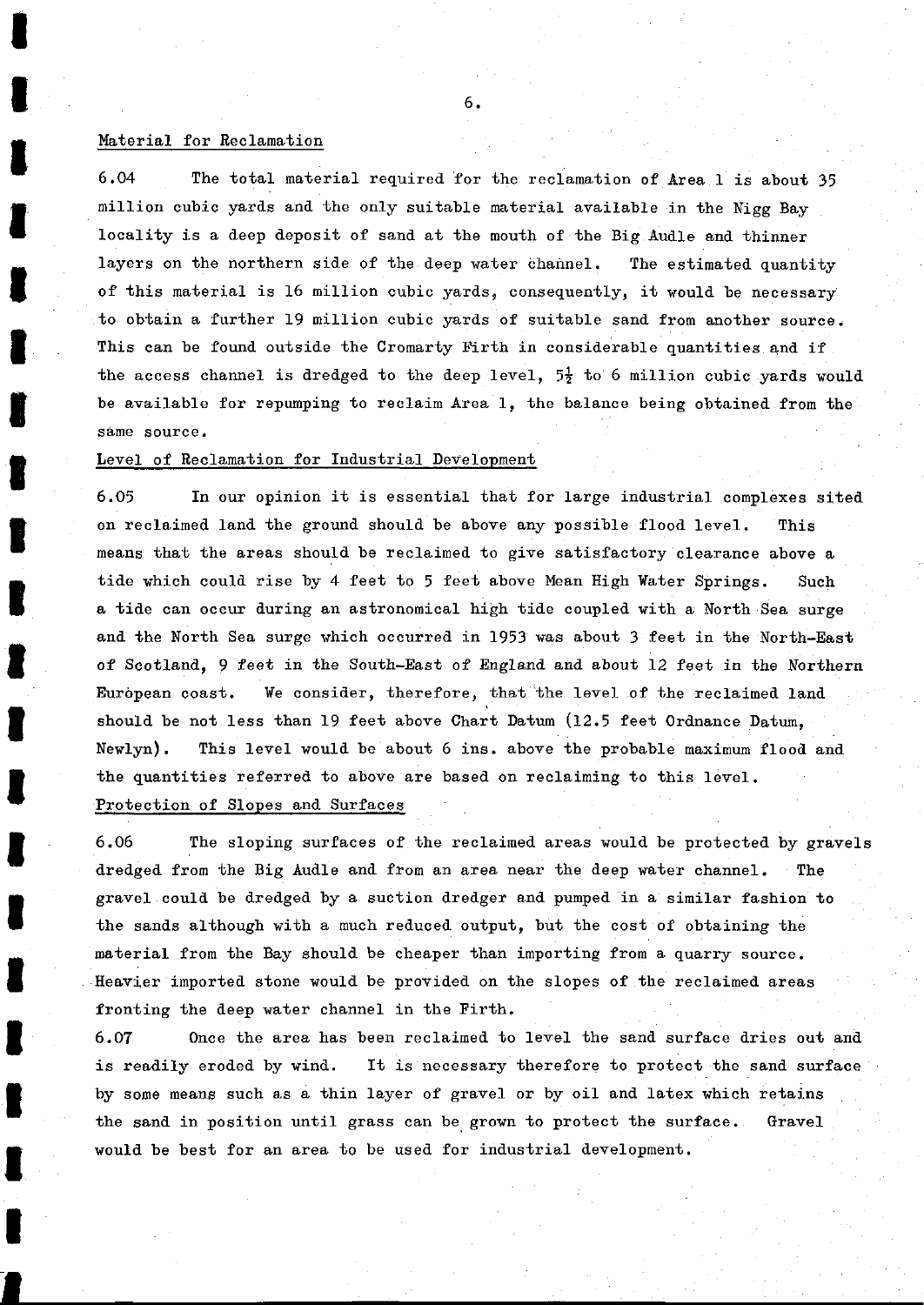# Road, Rail, ¥ater and Electric Power Services

6.08 Road and rail access to the reclaimed area in Scheme I would be provided by the construction of a new road commencing from the existing main road at Ballchraggan thence round the head of the Bay to the industrial area. The rail access could follow approximately the same route. Only the cost of providing road and rail services from the main road to the site should be included in the cost of the reclamation scheme as internal communication roads, rail sidings, etc. would be common to the industrial area in another location. The cost of extending water mains from an alternative industrial area at say Delny, should be included. The question of the capital cost of providing electrical power to the industrial area should not normally arise as it is customary for the electrical authorities to bring power to the site free of charge if the annual demand is sufficient. Industrial development on the scale envisaged for the reclaimed areas would no doubt require sufficient power to meet the above condition,

7.

# Cost of Scheme I

6.09 The estimated total cost of Scheme I is £12,300,000 to reclaim 1650 acres including allowances for Road, Rail and ¥ater services, the cost per acre being £7,450. Using four dredgers it would take 22 months to reclaim the area.

6.10 The material required to reclaim 600 acres at the south of Zone 1A is approximately  $16\frac{1}{2}$  million cubic yards. This would cost  $\&6,550,000$  including road, rail and water services; the cost per acre being £10,900. The time required would be 10 months.

# 7.00 SCHEME II

7.01 As approximately 11 million cubic yards of good sand is available at the head of the Bay and can be dredged and pumped at economic rates for reclamation, we have prepared an alternative Scheme II for reclaiming areas for industrial development which would also include reclaimed land for agriculture. This scheme is shown on Plan No. 6 attached.

# General Location of Reclaimed Areas

7.02 The areas to be reclaimed in Scheme II would be situated mainly over the parts of the Bay where the soft silt is close to the surface and except for the major part of the Area 2 which corresponds generally to the southern portion of Zone 1A of Scheme I and a small part of Area 3, settlement of the ground surface would occur, and all foundations would require to be piled./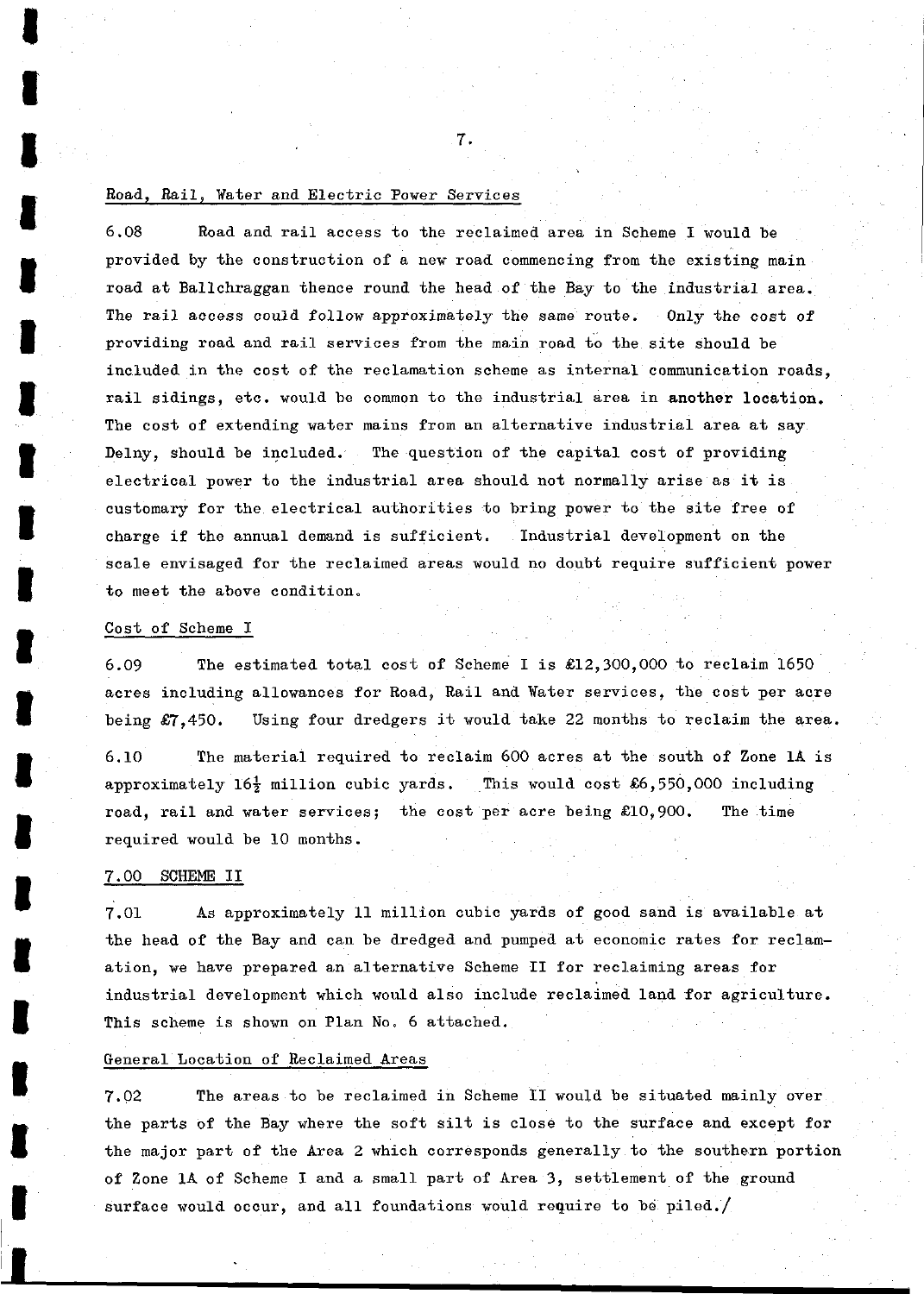The total area reclaimed would be  $2,400$  acres fronting the deep water channel leaving the Big Audle between Areas 2 and 3 as a water course for harbour development and also for drainage of the unreclaimed northern portion of the Bay which in the ultimate development with the stone causeway forming the northern boundary of the reclaimed area, would become a fresh water lake. The Balnagowan River and the Arabella Canal would discharge into the lake and an adjustable weir to regulate the level of the water in the northern part of the Bay would be constructed in the causeway. By regulating the level of the water the foreshore areas down to the +9 contour (above Chart Datum) could be used for , agricultural development as proposed by the Department of Agriculture and Fisheries.

7.03 The reclamation could be undertaken in the separate Areas 2 to 5 as shown on Plan No, 4 the areas of the individual portions being 720 acres, 550 acres, 560 acres, and 570 acres.

The stages in the reclamation of Scheme II are shown on Plan No. 6 assume the reclamation progressing from east to west, starting on good foundation conditions and advancing on to the silt and mud areas where greater settlements of the reclaimed land would take place. Reclaiming the area from east to west would also enable an early start to be made on the Port area at the mouth of the Bid Audle.

If a policy of development from Invergordon eastwards is adopted for the present lands zoned for industrial purposes, it may be preferable to consider reclamation starting with Area 5 working towards Nigg Point, but a greater period of time will have to be allowed for settlement to take place before starting industrial development. The main advantage in reclaiming from west to east in Scheme 2, however, is that the causeway would only be constructed for the length appropriate to the area being reclaimed at any time until such time as say half the Bay was being reclaimed and the flow of water from the head of the Bay through the reduced width of the channel during a falling tide became troublesome, when it would become necessary to construct the whole of the causeway including the discharge weir, thus forming the fresh water lake which would also permit the land near the shore to be prepared for agricultural development. Adopting this method would avoid the cost of the whole of the causeway being incurred when only a small portion of the ultimate scheme is developed as a first stage if this is done from the east side.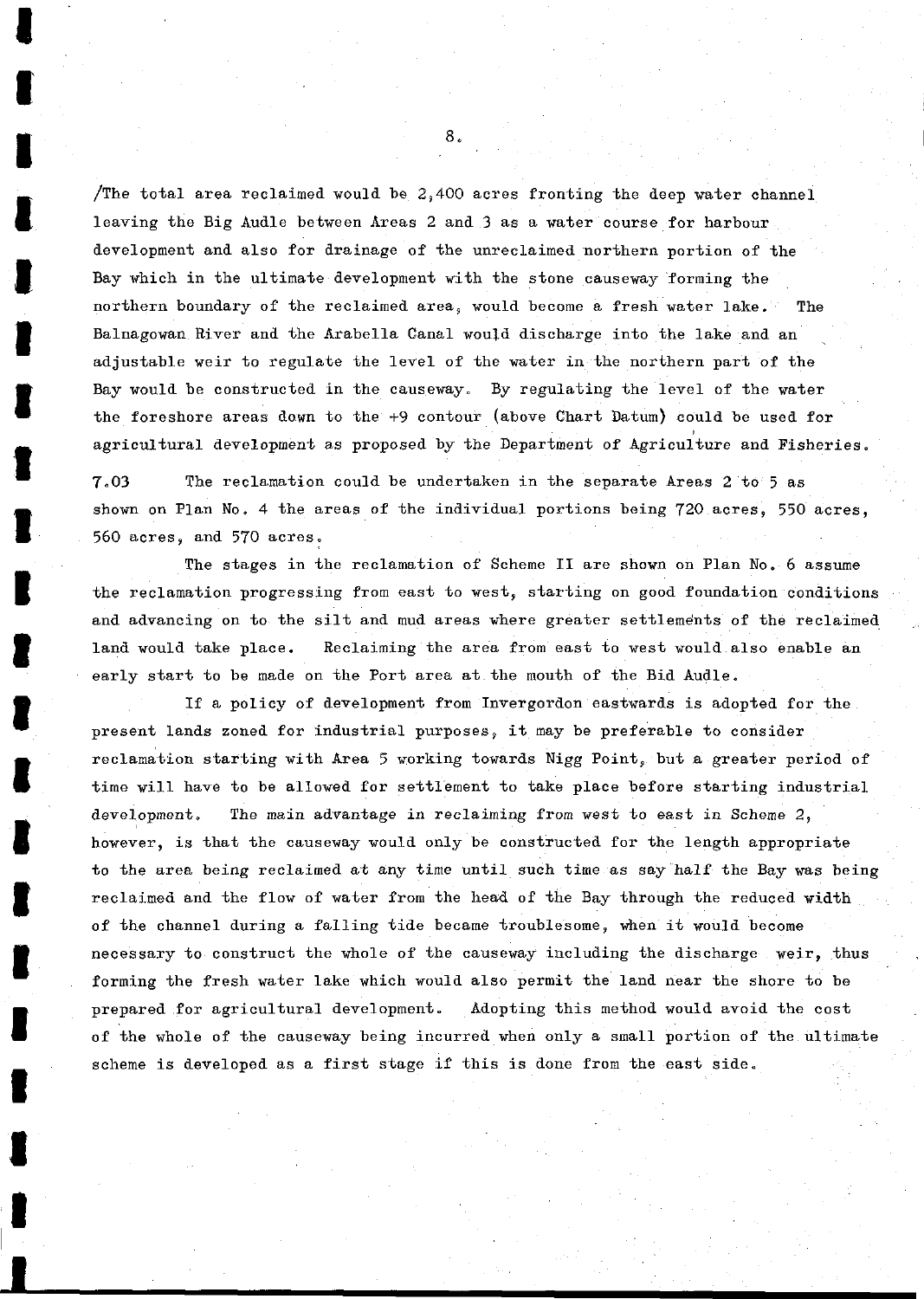## Material for Reclamation

7.04 The total quantity of material required for the Areas 2 to 5 inclusive would be approximately 75 million cubic yards and Area 2 requiring 22 million cubic yards could be reclaimed using the sands from the head of the Bay and from sand dredged from the edge of the deep water channel in front of the Big Audle. This would leave a balance of 4 million cubic yards to be used towards the reclamation of Area 3. The balance of materials for Areas 3, 4 and  $5$  i.e. a total quantity of 49 million cubic yards could be obtained from sources in the Moray Firth outside the Sutors and would be brought in by trailer dredger and deposited in positions suitable for redredging and pumping to the reclaimed areas.

 $9<sub>o</sub>$ 

# Road, Rail and ¥ater Services..

7.05 In Scheme II the road, rail and water services would be constructed on a wide stone causeway between Ballintraid and Nigg on the northern boundary of the reclaimed areas. Should Area 2 only be developed as a first stage it would be necessary to construct the causeway from Ballintraid, or alternatively, to adopt the road system round the head of the Bay as for Scheme I.

#### Agricultural Land,

7=06 The reclaimed agricultural land Indicated on Plan No. 6 will depend upon the water level of the fresh water lake being maintained at a top water level not exceeding +7.00 above Chart Datum. The areas would require to be fenced and drained in the normal way of any agricultural land but, a period of treatment to desalinate the land and develop humus would be required before full use could be made for agriculture.

The drainage of existing lands at the head of the Bay would also be improved due to these operations thus increasing their value.

## Cost of Scheme II

7.07 The estimated total cost of reclamation works in Scheme II is £25,800,000 and the time required to complete the whole area would be just over five years. The cost of developing the individual areas and the times of construction are as undernoted: -

#### Area 2

| (including causeway)<br>and services) | $720$ acres, | £8,520,000  | $\overline{\phantom{0}}$ | Time (4 dredgers) 18 months |  |
|---------------------------------------|--------------|-------------|--------------------------|-----------------------------|--|
| Area 3                                | 550 acres,   | 65,520,000  | $\sim$ $\sim$            | Time (3 dredgers) 16 months |  |
| Area 4                                | 560 acres,   | £6,150,000  | -                        | Time (3 dredgers) 14 months |  |
| Area 5                                | 570 acres,   | \$5,610,000 | $\overline{\phantom{a}}$ | Time (3 dredgers) 15 months |  |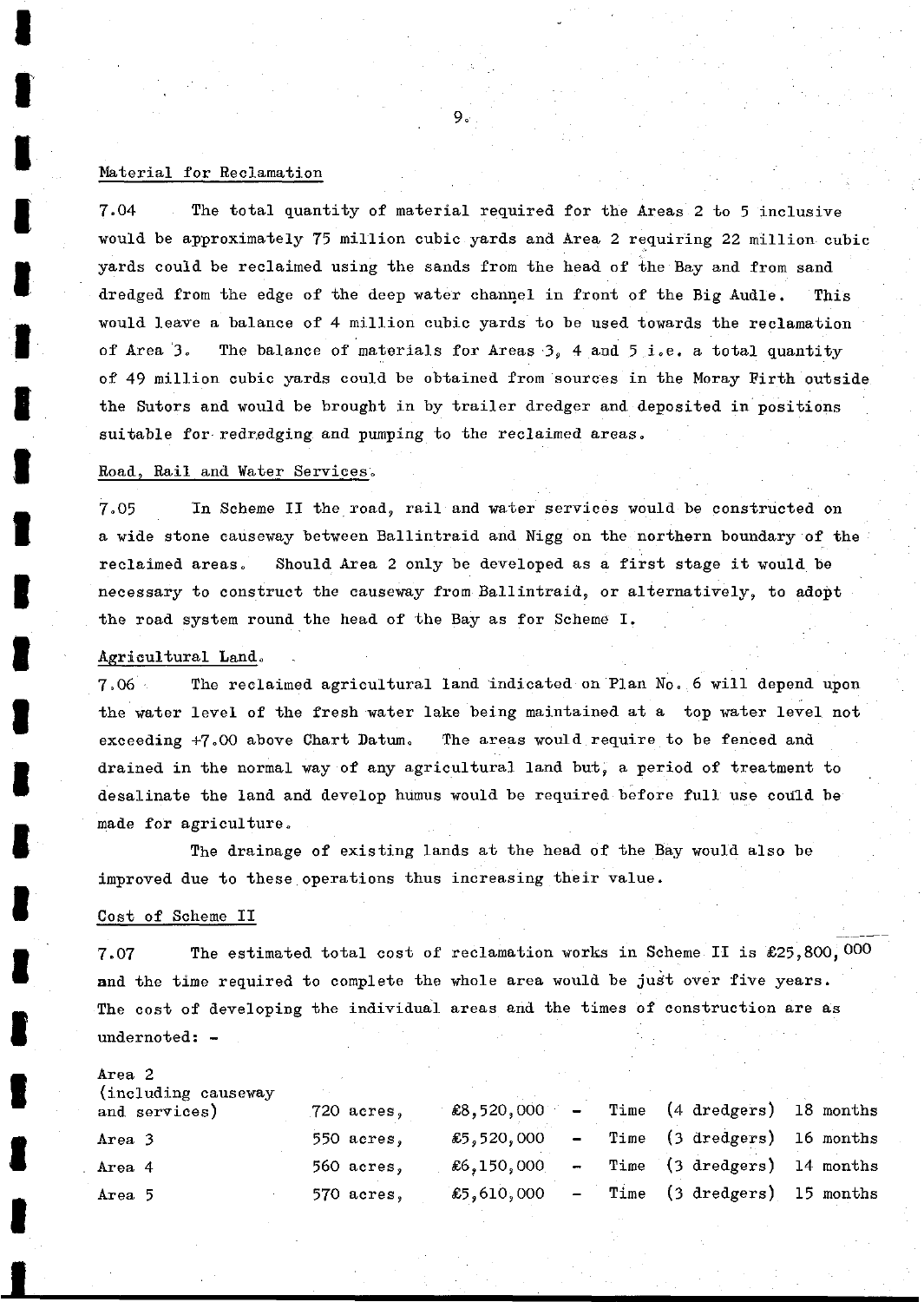The estimated costs per acre for Scheme II are:

Area 2 = £11,850 per acre (carries cost of causeway and services) Area  $3 = \text{\textsterling}10,000$  per acre Area  $4 = \pounds10,950$  per acre Area  $5 = \pounds9,850$  per acre

# Reclamation in Stages

I

I

H

I

7.08 The effect on the cost of development by undertaking the reclamation works in stages would be additional mobilisation and demobilisation charges for the plant which could add say  $\&25$  to  $\&30$  per acre. If there should be a considerable lapse of time between the stages there would be also of course increases in costs resulting from normal rises in labour rates and in the costs of any imported materials such as stone for the causeway and roads.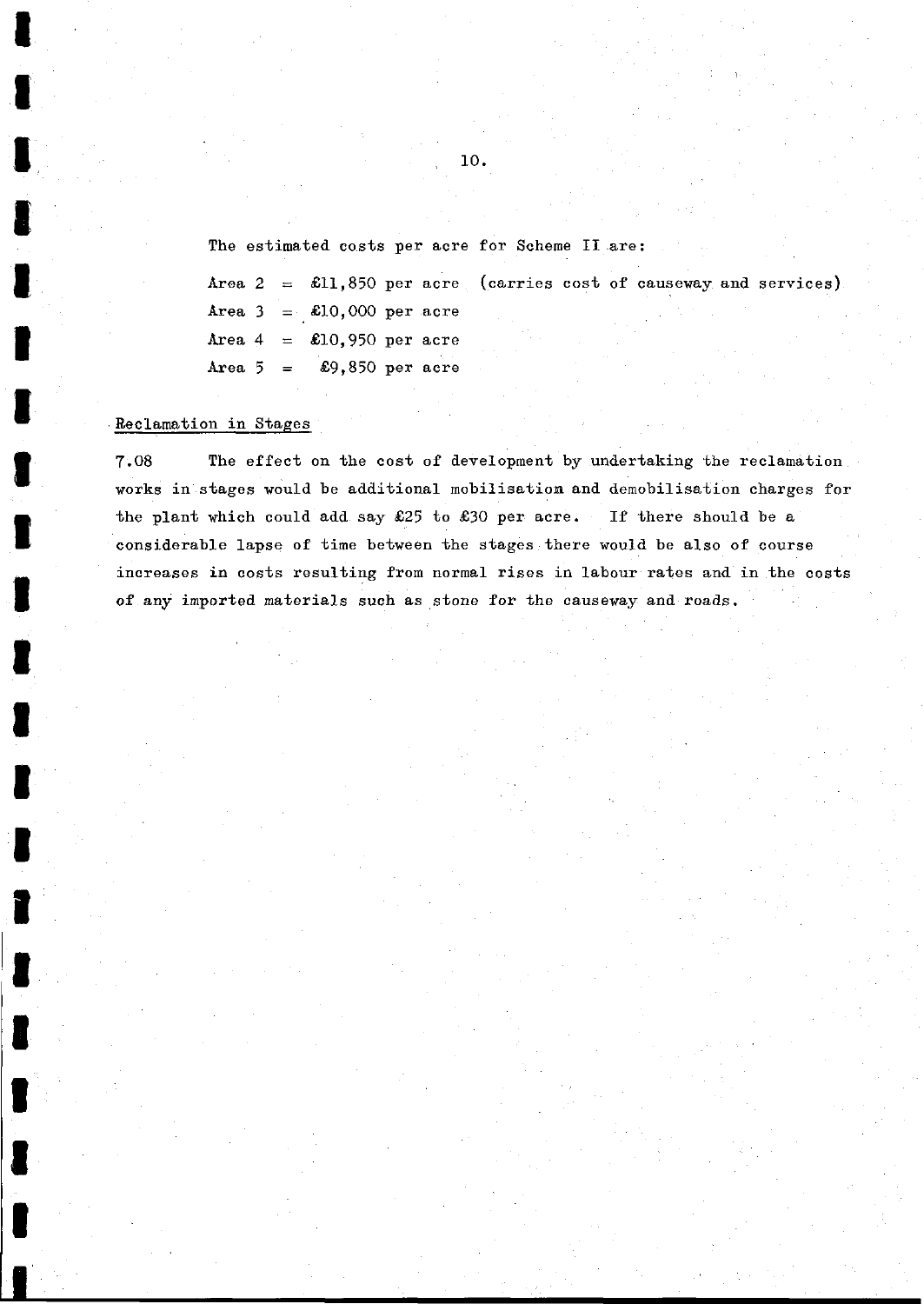## 8.00 COSTS OF DREDGING AND RECLAMATION

8.01 As there has been a great deal of discussion regardingthe basic rates which should be used for estimating reclamation schemes, we have made special reference to this matter in our dealings with the Contractors and have asked them to provide us with rates which they consider appropriate having examined the materials to be handled in the Nigg Bay area and also in the Moray Firth outside the Sutors. The Contractors have indicated that the circumstances are not comparable to the large reclamation schemes undertaken in Holland, but we understand that they have discussed the scheme for Nigg Bay with their Dutch colleagues. The rates provided to us which vary according to the nature of the materials, and with the locations, are as undernoted: -

> Based on an output of 80,000 to 100,000 cubic yards per week per dredger. unit in fine to medium sands, the rate per cubic yard is 3/9d. to 4/6d. for a maximum pumping range of 2500 yards.

Rate used in estimates  $4/-$  per cubic yard.

Extra per cubic yard for distances over 2500 yards - l/4d. per cubic yard for each increment of 100 yards.

For coarse sand and medium gravels the production drops to 50,000 to 70,000 cubic yards and the cost per cubic yard becomes  $5/8d$ . to  $7/7d$ . for a distance of 1500 yards.

A rate of 7/6d. per cubic yard has been used in the estimates for obtaining gravel to cover surfaces of reclaimed areas. The higher rate is used because of surface plant required for spreading.

Extra per cubic yard for distances over 1500 yards — 2/3d. per cubic yard per 1000 yards.

For gravel and cobbles the production is estimated at 40,000 cubic yards per week and the rate of  $8/-$  to  $11/-$  per cubic yard for distances of 750 to 1000 yards would apply.

Extra for distances over 1000 yards, 2/3d. per cubic yard.

The rate used in the estimates is 10/- per cubic yard for gravel and cobbles necessary for protecting sand slopes and which would require some spreading.

A trailer dredger would be used for dredging the entrance channel and for winning the sand from the areas outside the Sutors. This type of dredger is used in more exposed waters where the cutter suction dredger would require to stop working. The trailer dredger does not pump to a reclaimed area but would deposit the material for redredging and pumping by a cutter suction dredger. The rate for this material would be 2/6d. per cubic yard and for redredging and pumping a further 3/— per cubic yard must be added, giving a total rate of 5/6d. per cubic yard which has been used in the estimates for all materials obtained from outside the Sutors.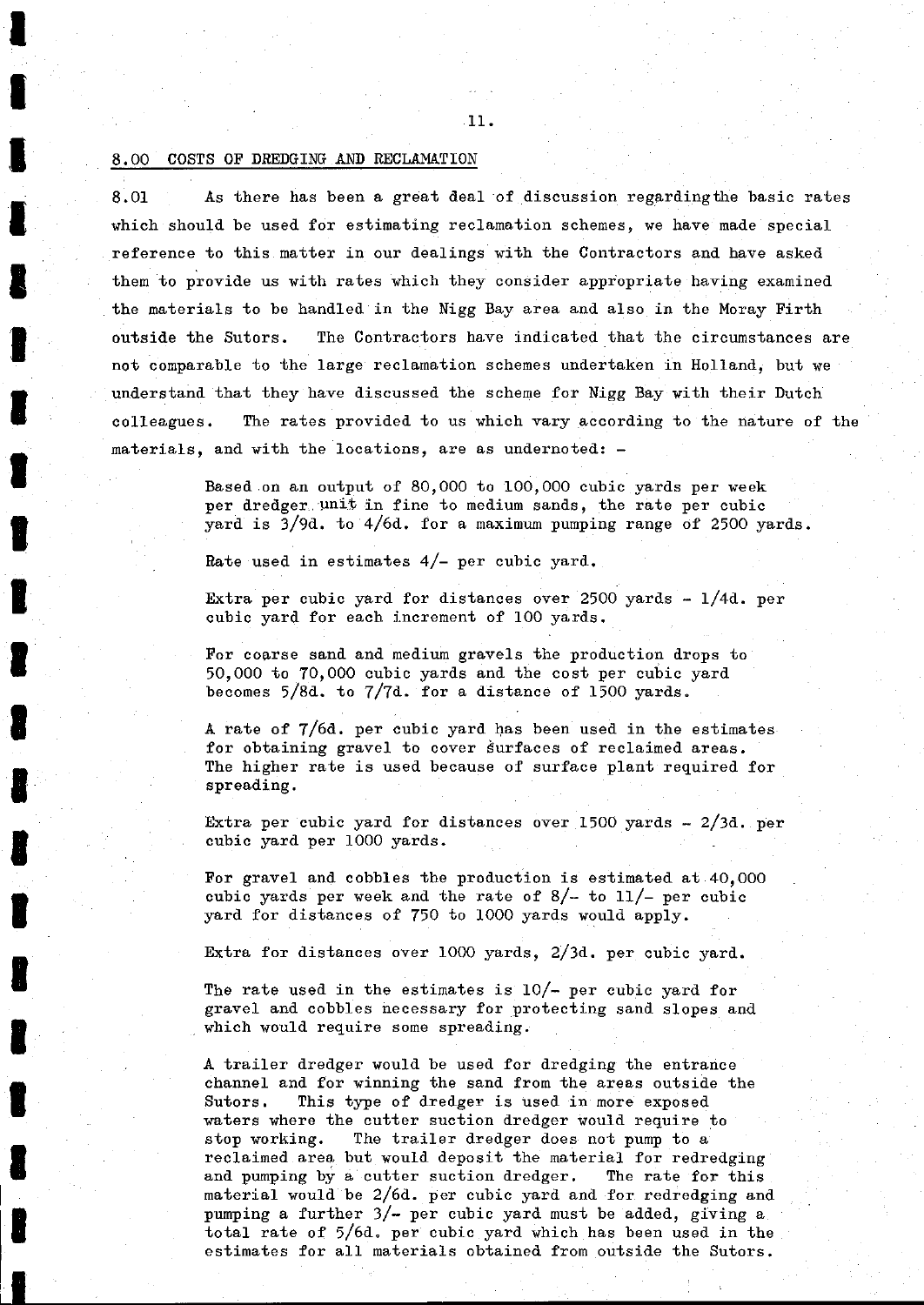# 9.00 DRAINAGE OF RECLAIMED LANDS

9.01 Rainfall over open areas reclaimed with sands would percolate through to a water table which would form in the reclaimed material at a level which would vary with the tidal conditions. Surface water from roads, buildings, etc. would be dealt with by normal drainage systems consisting of main drains of large diameter pipes laid to fairly flat gradients with feeder drains as required. The outfalls for the surface water drains would be fitted with flap valves where these drains discharge into tidal waters and sufficient storage capacity in the form of ponds, culverts, etc. would be necessary to cater for the run-offs during storms which occur coincident with the period when the flap valves are inoperable due to the tide level. ¥here the discharge is to the fresh-water lake no flap valves will be required.

9.02 A separate sewage drainage system will require to be provided depending upon the requirements of the sites developed and the effluent treated before discharge.

9.03 Costs of surface-water and sewage drainage systems have not been included as these would be dependent upon the nature and the extent of industrial development for any area, but a nominal allowance has been made in the costs for the provision of storage ponds or alternatively a pumped system to deal with high flows during high tides when the flap valves are closed.

# 10.00 NIGG VALLEY DRAINAGE AND BALNAGOWAN RIVER

10.01 We have studied the preliminary report prepared by the Geography Department of Aberdeen University who carried out a separate study on the effect of reclamation of Nigg Bay on the Valley drainage system and the Balnagowan River. The University report indicates that by undertaking relatively minor dredging and embankment works the reclamation schemes for Nigg Bay as proposed in our Feasibility Study would not interfere with existing conditions in the land area fronting the Bay,

10.02 Ve note that the University would not recommend a shallow fresh-water reservoir and suggest that reclamation of the west side of the Bay, where the bed consists of silts and muds, might be reclaimed to avoid shallow water conditions in a fresh-water lake.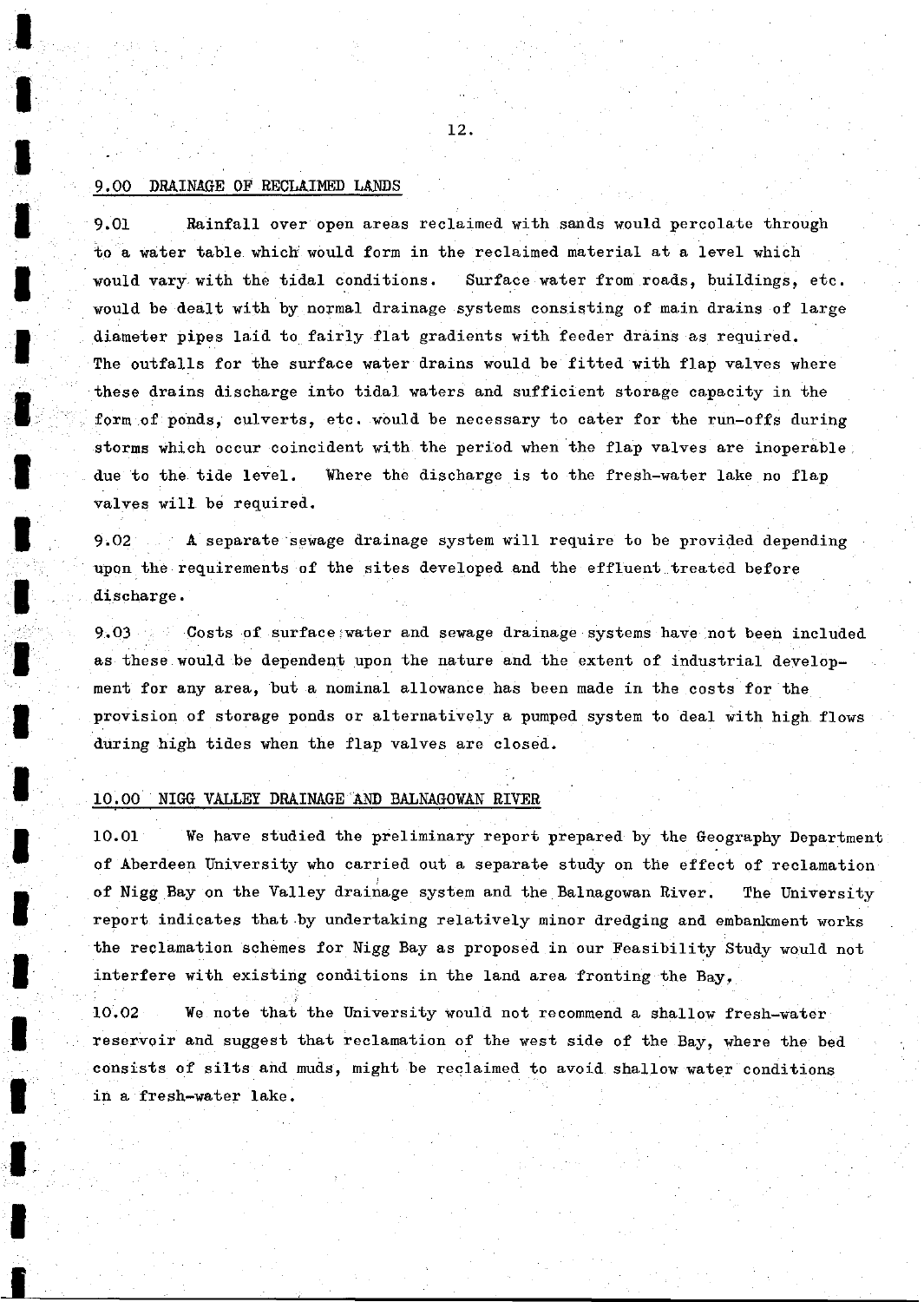10.03 In our proposals for Scheme II, the deep layers of sand at the head of the Bay would be dredged and used for reclamation of Areas 2 to 5, thus forming a very deep section of the fresh-water lake which would be formed behind the weir. This deep section would be in keeping with the University's recommendations for deeper water and it would also form a natural deposit area for materials carried down by the Balnagowan River.

10.04 To avoid the shallow water conditions at the west side of the lake it would be necessary either to proceed in the early stages with a polderisation system of reclamation for agricultural development which would have a pumped drainage scheme, or alternatively, to dredge out the silts and muds to provide deeper water. In our opinion, the latter method would be grossly uneconomical and we would imagine that polderisation would also prove a costly scheme for agricultural development. We consider that the fresh-water lake should be formed as proposed in our Scheme II, the west side of which being shallow would encourage vegetable growth and could become an area, where wild life would develop and the east side together with the deeper waters close to the causeway bounding the reclaimed areas could be used for recreational purposes. At some stage in the future if it is considered advisable to undertake a scheme for agricultural development on the west side by polderisation methods, these works could then be put in hand.

# 11.00 PORT AND HARBOUR FACILITIES

I

I

I

I

I

I

I

I

I

I

I

I

I

I

I

I

I

I

I

I

**I** 

11.01 An industrial area on reclaimed land in Nigg Bay should have harbour facilities nearby, and assuming that the areas at the East Side of the Bay were developed in the first stage the Harbour would require to be at the South West corner of Area 1 in Scheme I and Area 2 in Scheme II. This area is not as suitable for a harbour as the more sheltered waters further up the Firth. Wave heights of up to 10 feet can occur in the vicinity of Nigg Point but, the berths could be designed with gravity fenders or other efficient fendering to withstand the conditions likely to be encountered,.

11.02 The berths for large vessels such as 200,000 Ton Tankers would be on the deep water channel and berths for smaller vessels up to say 50,000 Tons and 60,000 Tons would be sited in the Big Audle which would be dredged in any case to obtain the gravel for protection of slopes. The large bulk carriers and tankers arriving laden would preferably berth at the deep water berths with bow west and turn in the Cromarty Firth after leaving the berth unladen. All movements of vessels within the Firth should be assisted by tugs.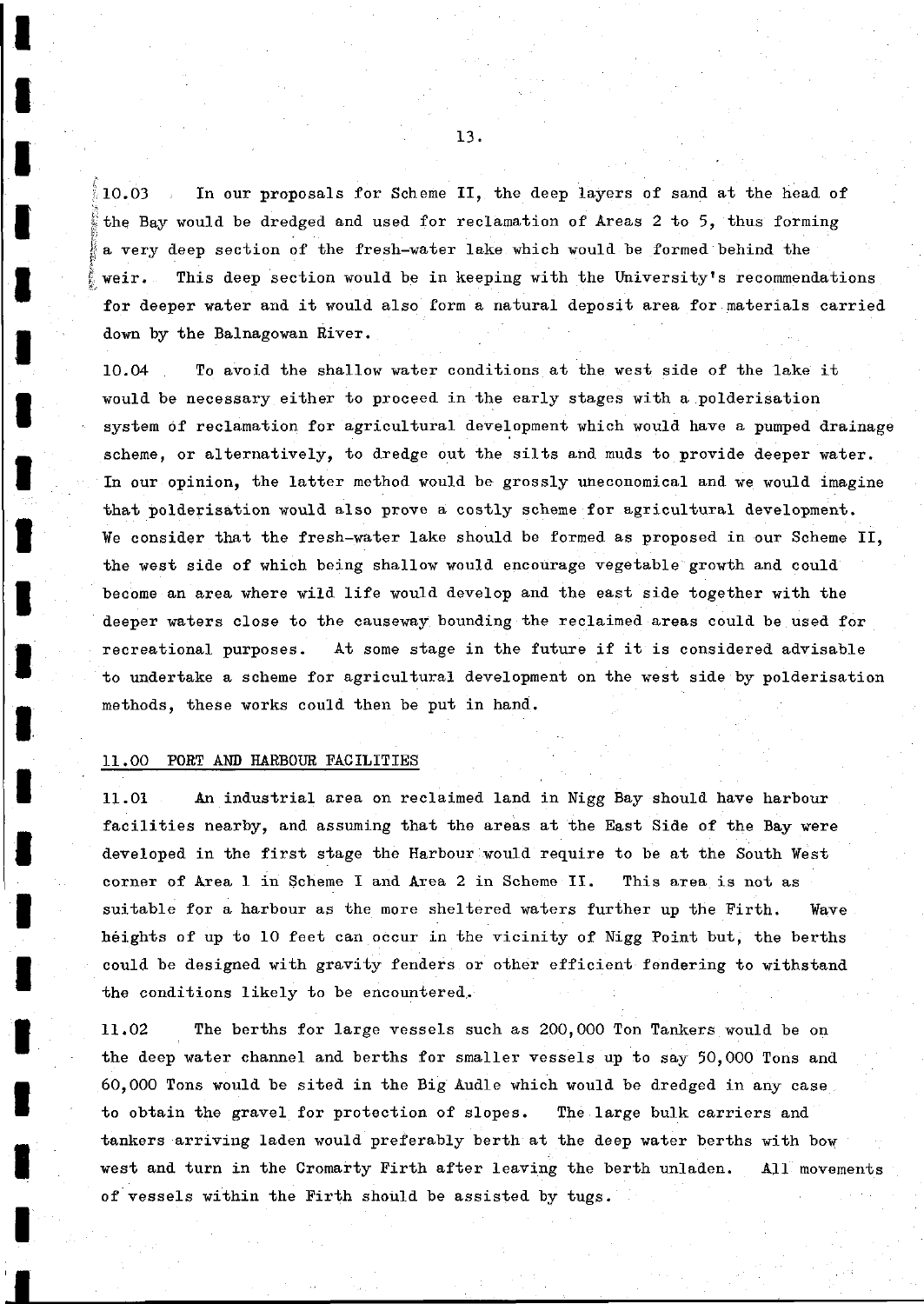11.03 The possible positions for berths are indicated on the plans of the schemes but no costs are included for harbour works.

11.04 Although marine conditions further up the Firth are better for handling of ships than conditions at Nigg Bay a harbour development within the reclaimed areas would be practicable, if the reclamation scheme were to proceed. It is possible that the equivalent harbour works within the reclaimed areas could be constructed at less cost than at Invergordon. However, more detailed site investigation would be necessary in any area chosen for harbour works to consider foundation conditions, the effects of winds, waves, currents and possible siltation,

## 12.00 CONCLUSIONS

12.01 The investigations carried out have shown that the reclamation of Nigg Bay for industrial and agricultural development is feasible, but for most of the area substantial settlement of the ground surface would occur and in some cases would in our opinion be excessive. Except for the areas reclaimed on sand all foundations of structures would require to be piled, but the need for piling should not be looked upon as a serious objection to the reclamation of the area as piled foundations are a common construction nowadays for large industrial works, and at Nigg Bay the piles should be relatively short.

12.02 The cost of reclaiming land from tidal waters is high, compared with the cost of existing lands at present used for other purposes, and this factor may weigh against reclaiming Nigg Bay for immediate industrial development. If it is envisaged that development in the Cromarty Firth area is likely to expand, because of the proximity of deep water facilities which could be provided, it may be prudent to proceed at an early date with the formation of an Authority which would control the reclamation works and govern the use of reclaimed land and water areas. It is possible that because of increased demand in the future the cost of existing industrial land may rise to such an extent that the capital costs at present quoted for reclamation works may prove a sound investment, especially as the availability of reclaimed land produced in conjunction with channel improvements could also be attractive to industries seeking areas for development. It is interesting to note that after 10 years of development in Milford Haven it is now necessary there to embark on a £12 million channel improvement programme.